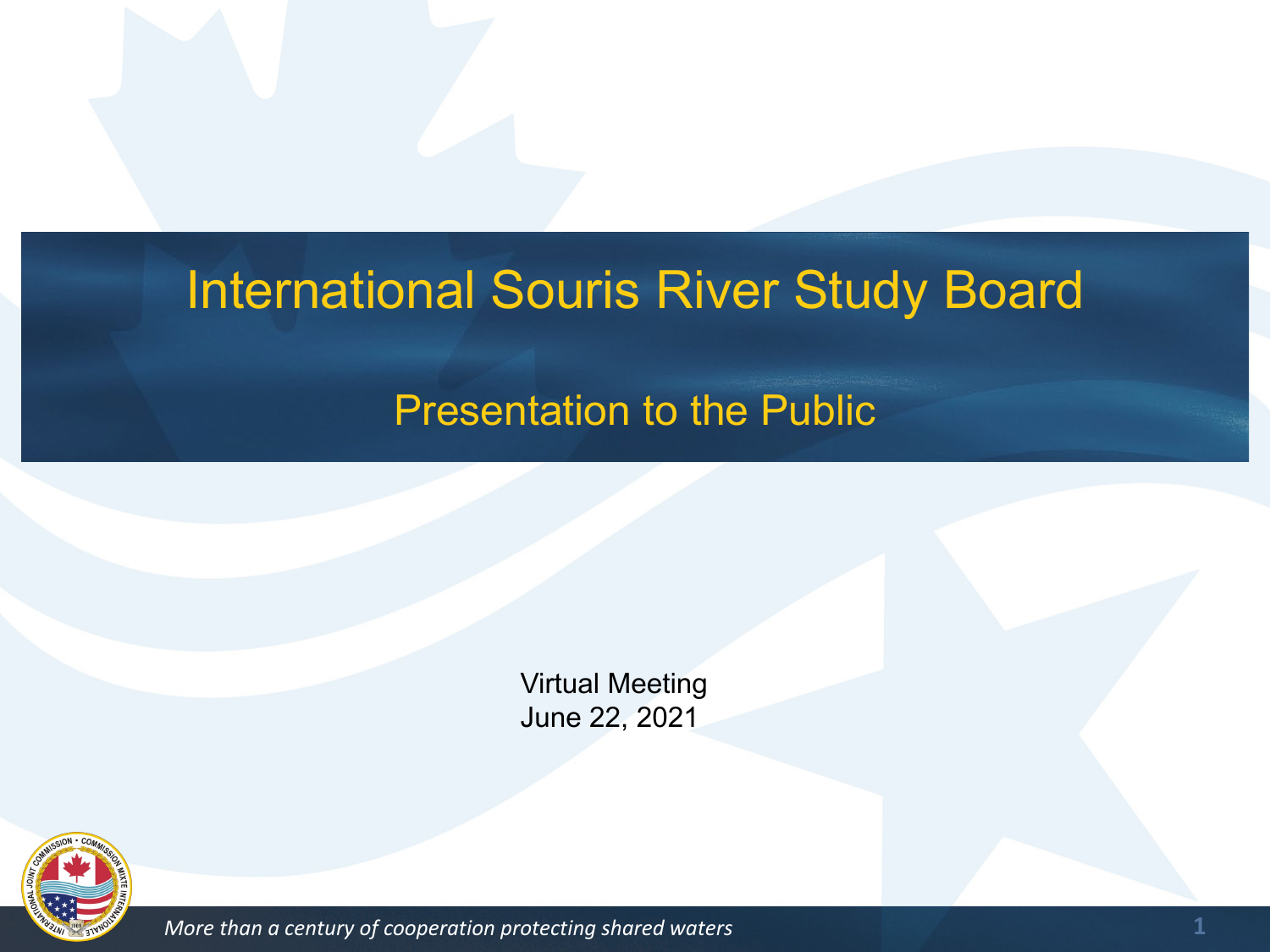### **Core Responsibilities**

#### **September 2017 Directive:**

1. Examine and report to the Commission on matters raised by Governments of Canada and the United States in reference dated July 5, 2017.

2. Evaluate and make recommendations regarding the Operating Plan contained in Annex A of the 1989 Agreement, and additional flood protection measures, and beneficial water supply measures.

3. Carry out the instructions provided by the Commission to guide the Study Board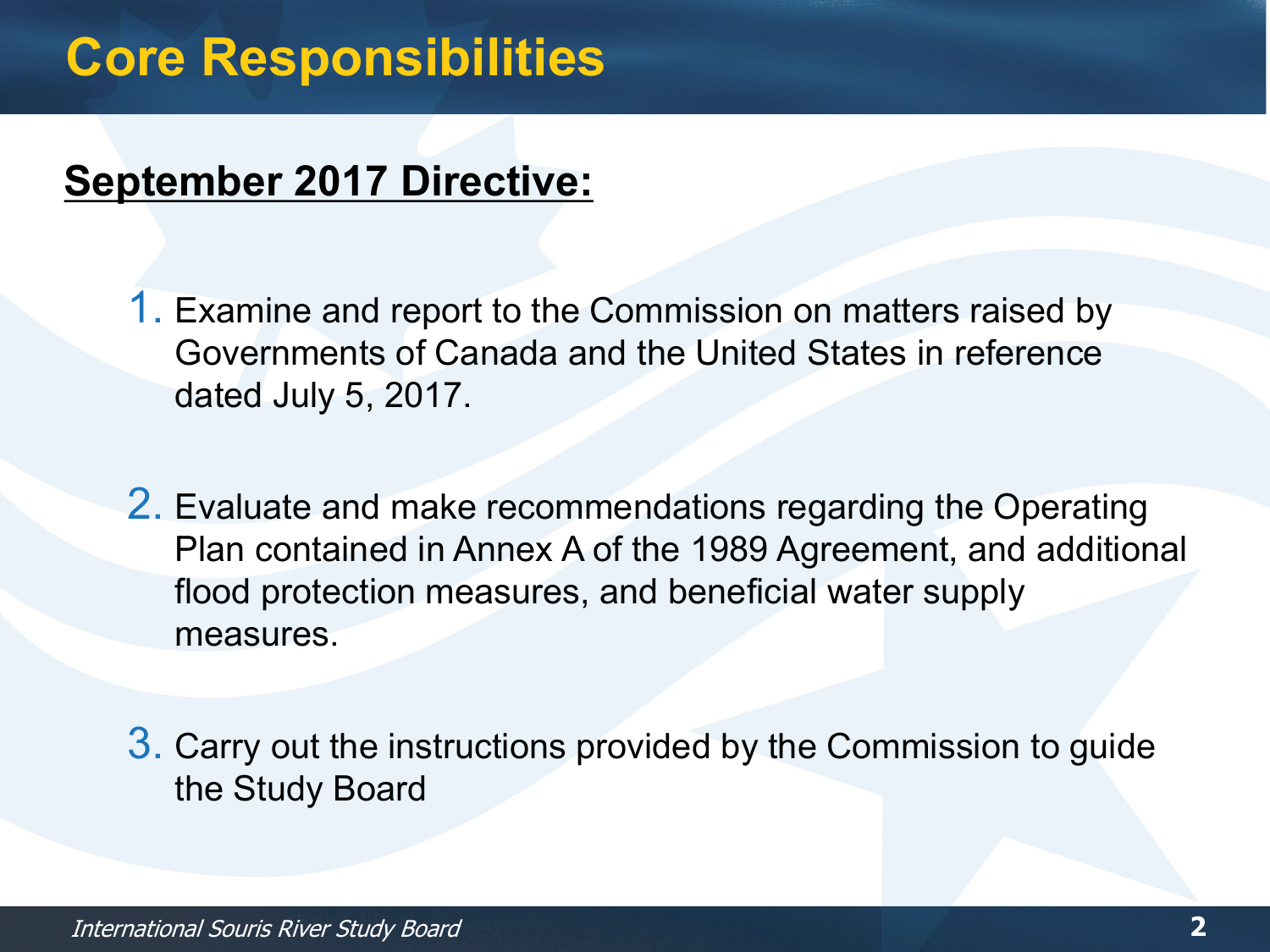# **Core Responsibilities**

#### **Four main work plan areas:**

- Operating Rules Review COMPLETE
- Data Collection and Management group tasks COMPLETE
- Hydrology and Hydraulics COMPLETE
- Plan Formulation tasks COMPLETE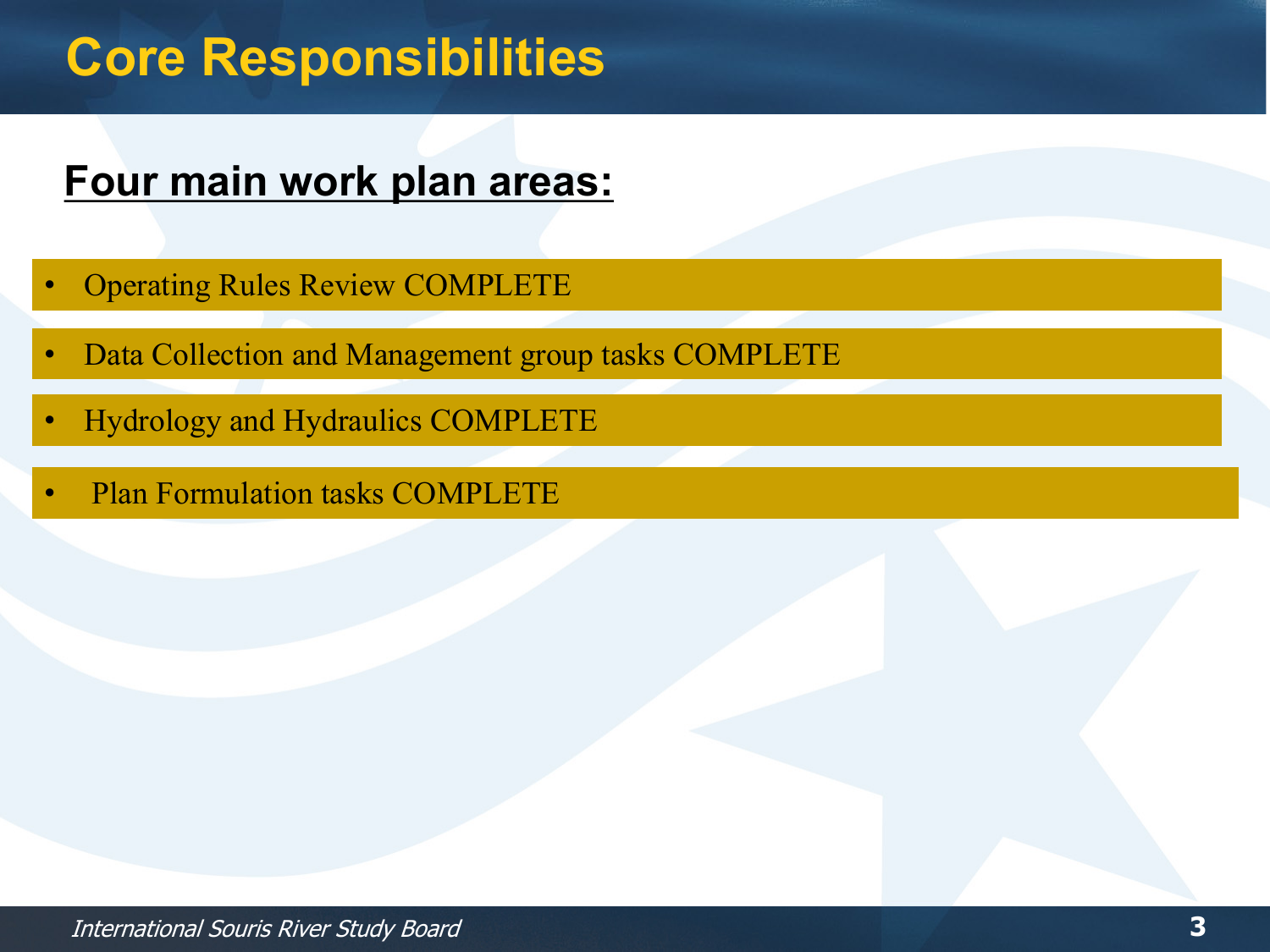#### **Public Advisory Group Workshops**



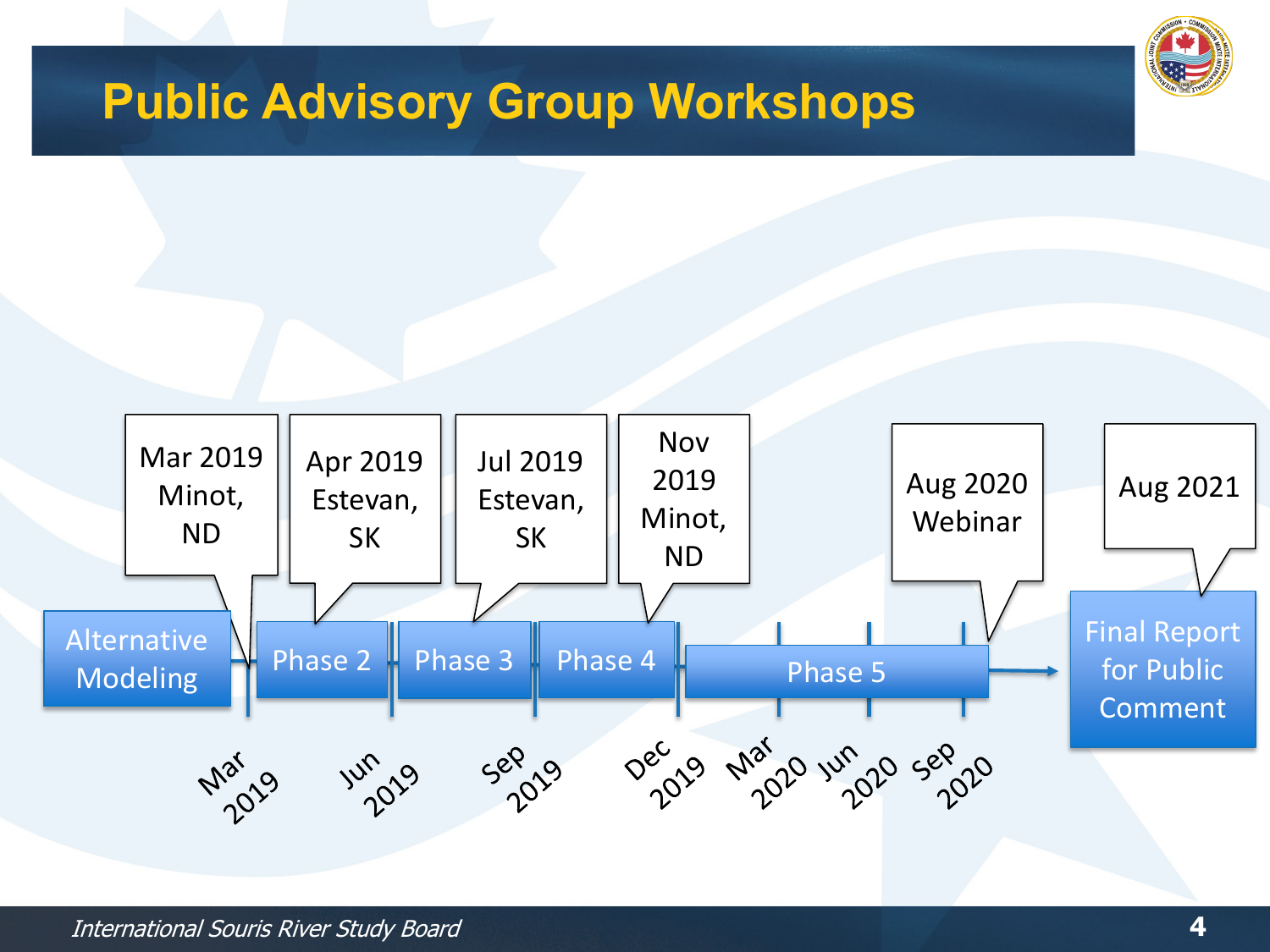# **Recommendation on Possible Alternative Operations**

**Goal: Consider changes to the 1989 Agreement of the Souris River to improve flood protection and water supply.** 

- The 1989 Agreement is a good and balanced agreement which maximizes flood protection and water supply
- The 1989 Agreement can be improved with changes (due to the natural and infrastructure constraints of the Souris River and its basin, improvements are beneficial but marginal; they will achieve greater operational flexibility)
- The Plan Formulation Committee of the ISRSB has selected possible alternative operations to the 1989 Agreement. The ISRSB considers this as the conclusion of the plan formulation work under the study.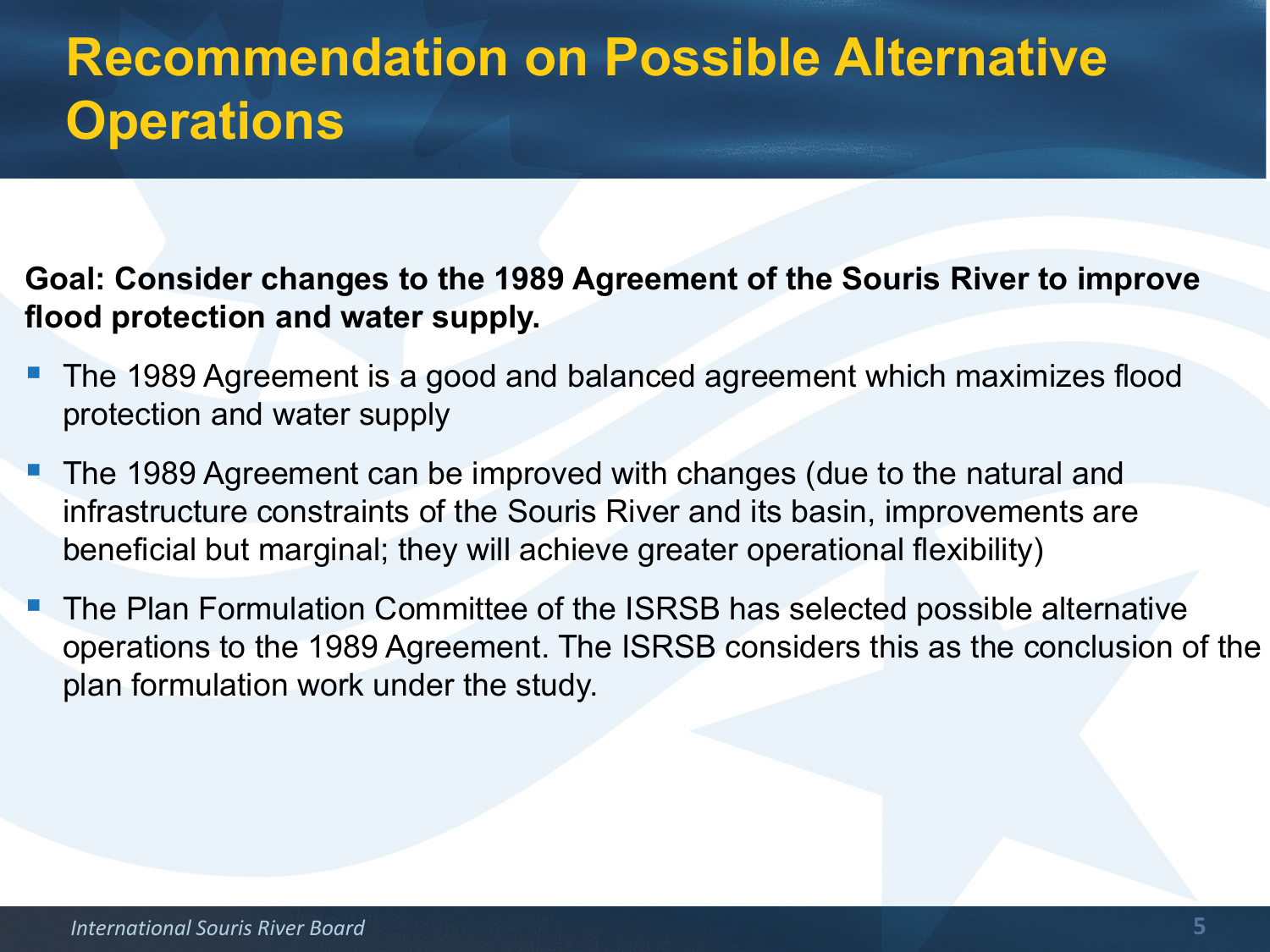# **Potential Changes to the 1989 Agreement**

#### **Changes to the 1989 Agreement were analyzed for improved flood protection and water supply.**



| <b>Normal Drawdown Targets (Option 1)</b> |  |  |  |                         |                                                                   |  |                                                         | <b>Summer Operating Plan (Option 1)</b> |  |  |     |
|-------------------------------------------|--|--|--|-------------------------|-------------------------------------------------------------------|--|---------------------------------------------------------|-----------------------------------------|--|--|-----|
| <b>Normal Drawdown Targets (Option 2)</b> |  |  |  | Norm.<br><b>DD</b> Ext. | <b>Lower Spring Max Flow</b><br>Limits (if $\leq$ moderate flood) |  |                                                         | <b>Summer Operating Plan (Option 2)</b> |  |  |     |
| 1989 Agreement                            |  |  |  |                         |                                                                   |  |                                                         |                                         |  |  |     |
|                                           |  |  |  |                         |                                                                   |  | Oct Nov Dec Jan Feb Mar Apr May Jun Jul Aug $\Big\vert$ |                                         |  |  | Sep |
|                                           |  |  |  |                         | $\ast$                                                            |  | <b>Apportionment</b><br><b>Shift</b>                    |                                         |  |  |     |

*International Souris River Board* **6**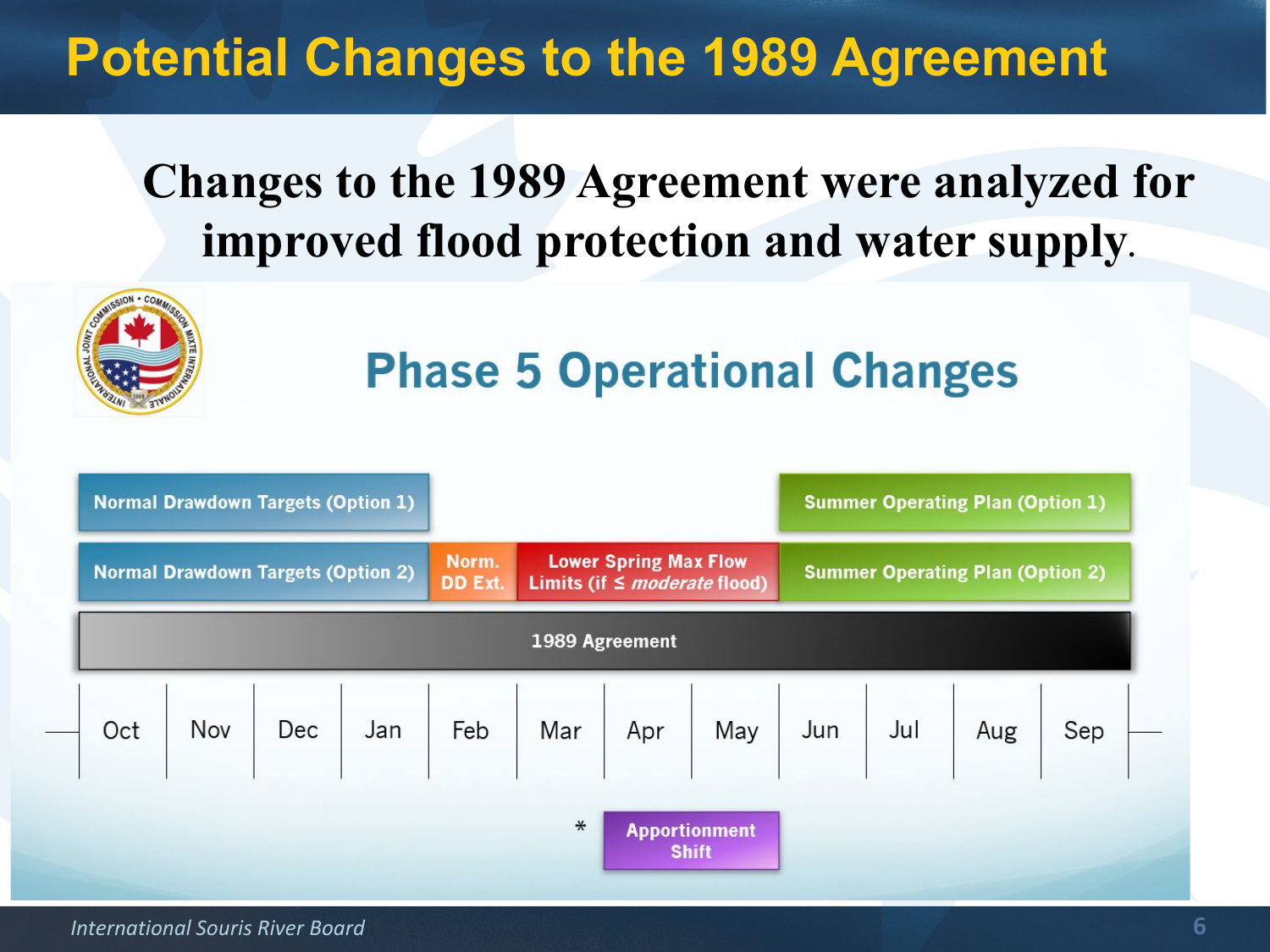#### **Other Recommendations**

**Recommendations to address gaps in data collection and dissemination.**

 **Artificial Drainage Impacts recommendations to keep experts and the public up-to-date on scientific advancements and legal changes.**

 **Recommendations to clarify the language of the existing agreement.**

 **IJC to consider the creation of a PAG, RAAG and IAG for the ISRB.**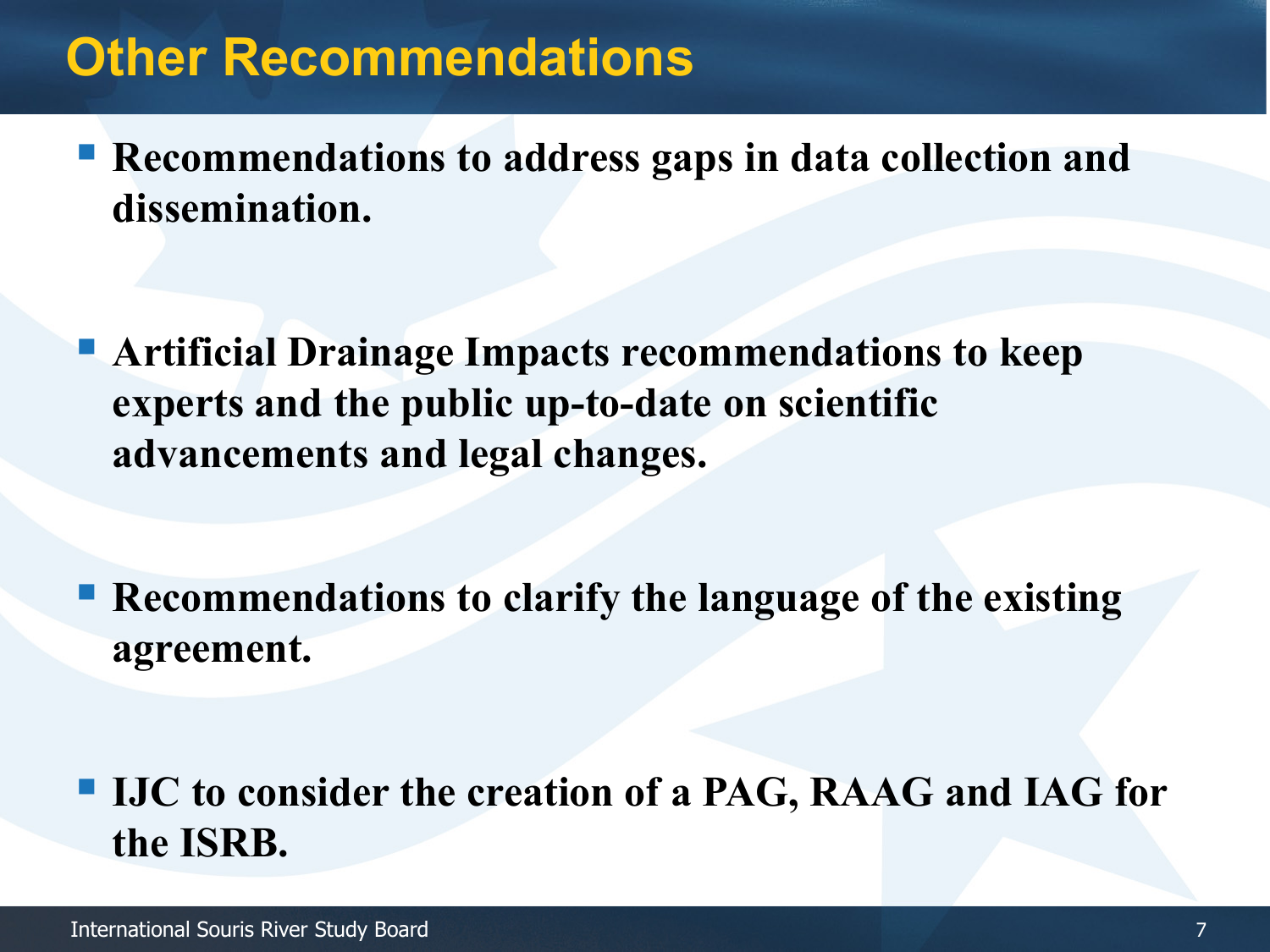# **Next Steps – Timeline to Study Completion**

- **June 28, Monday: Send working draft of final report for external comment to PAG, RAAG, Indigenous contacts, ISRB and IRG.**
- **July 25, Sunday: Deadline for external comments and IRG review.**
- **August 16, Monday: Full public meeting and beginning of Public comment period.**
- **September 5, Sunday: Deadline for public review period.**
- **September 21, Tuesday: Submission of final report to IJC.**
- **January 5, 2022: IJC submits their report to governments.**